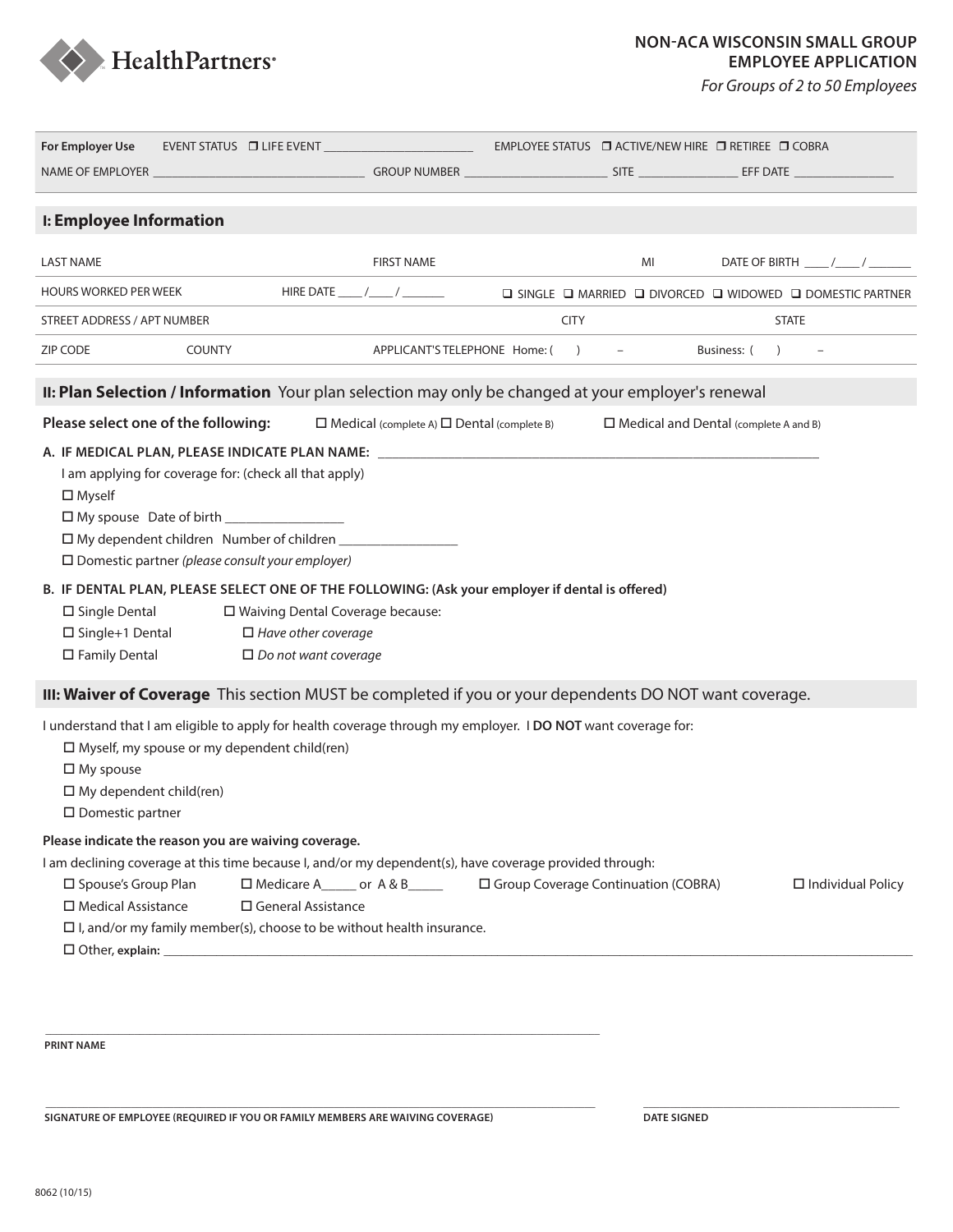#### **IV. Applicant Information** List all family members to be covered.

| <b>EMPLOYEE:</b><br>NAME: FIRST, M.I., LAST<br>SOCIAL SECURITY NUMBER | DATE OF BIRTH<br>(M/D/YYYY) | AGE | RELATIONSHIP | SEX (M/F) | <b>HEIGHT</b> | WEIGHT |
|-----------------------------------------------------------------------|-----------------------------|-----|--------------|-----------|---------------|--------|
| NAME                                                                  |                             |     | <b>SELF</b>  |           |               |        |
| SOC. SEC. #                                                           |                             |     |              |           |               |        |

#### **DEPENDENTS:** (Indicate last name ONLY if different than employee)

| NAME        |  |  |  |
|-------------|--|--|--|
| SOC. SEC. # |  |  |  |
| NAME        |  |  |  |
| SOC. SEC. # |  |  |  |
| NAME        |  |  |  |
| SOC. SEC. # |  |  |  |
| NAME        |  |  |  |
| SOC. SEC. # |  |  |  |

Do all of the dependent(s) listed above reside at the same address as the employee?  $\Box$  YES  $\Box$  NO

If NO, list dependent(s) name and address:

Do you want the individual's materials to go to this address?  $\Box$  YES  $\Box$  NO

If last name is different from dependents, please explain why: \_

Please note name and type of disability for any dependent child to age 26.

Name and disability \_

#### **V. Other Medical Insurance Information** This section must be completed. If not completed, coverage will be limited.

1. Do you or any family members included in this application currently have or had any health coverage in the past 18 months?  $\Box$  YES  $\Box$  NO **If YES, you must provide coverage history for the past 18 months in the spaces below.**

|               | INSURANCE COMPANY NAME, CITY, STATE, TELEPHONE | EFFECTIVE   | <b>TERMINATION</b> | REASON FOR         |
|---------------|------------------------------------------------|-------------|--------------------|--------------------|
| PERSON'S NAME | NUMBER & POLICY NUMBER                         | <b>DATE</b> | DATE               | <b>TERMINATION</b> |
|               |                                                |             |                    |                    |
|               |                                                |             |                    |                    |
|               |                                                |             |                    |                    |

**2a.** Are you covered by Medicare Part A? □ YES □ NO Part B? □ YES □ NO If YES, please attach copy of Medicare card.

**2b**. Is your spouse or domestic partner covered by Medicare **Part A**? YES NO **Part B**? YES NO If YES, please attach copy of Medicare card.

**3.** Have you ever been covered by HealthPartners?  $\Box$  YES  $\Box$  NO If YES, what name did you use?

**VII. Employee's authorization and representation** Read this section carefully, sign and date the application.

I hereby apply for coverage on the basis of the statements and answers to the questions herein. I hereby represent all answers to be true to the best of my knowledge and to accurately represent the health of those persons applying for coverage and waiving coverage. I understand that these statements, answers and subsequent information I provide are the basis for my coverage. I understand that if my application for new or additional coverage is accepted, that applicable coverage will not be effective **until after I am notified of the Effective Date.**

I hereby authorize HealthPartners, Inc. to obtain from providers of services and hospitals, including those providers with whom HealthPartners contracts for service, the medical records, including those which relate to mental health and chemical dependency treatment, relating to me and my family members to the extent that those records are necessary for underwriting and enrollment as well as for the administration of the HealthPartners contract, including for purposes of claims payment, case management, fraud investigation and quality of care review. This authorization is valid as long as I am continually insured with HealthPartners or until revoked. A photocopy of this authorization shall be as valid as the original. **I UNDERSTAND THAT PROVIDING FALSE INFORMATION OR OMISSION OF RELEVANT INFORMATION IN THIS APPLICATION MAY RESULT IN THE DENIAL OF CLAIMS OR CANCELLATION OR RESCISSION OF COVERAGE.**

**\_\_\_\_\_\_\_\_\_\_\_\_\_\_\_\_\_\_\_\_\_\_\_\_\_\_\_\_\_\_\_\_\_\_\_\_\_\_\_\_\_\_\_\_\_\_\_\_\_\_\_\_\_\_\_\_\_\_\_\_\_\_\_\_\_\_\_\_\_\_\_\_\_\_\_\_\_\_\_\_\_\_\_\_\_\_\_\_\_\_\_\_\_\_\_\_\_\_\_\_\_\_\_\_\_\_\_\_\_\_ \_\_\_\_\_\_\_\_\_\_\_\_\_\_\_\_\_\_\_\_\_\_\_\_\_\_\_\_\_\_\_\_\_\_\_\_\_\_\_\_\_\_\_\_\_\_\_\_\_\_**

#### **SIGNATURE OF EMPLOYEE DATE SIGNED**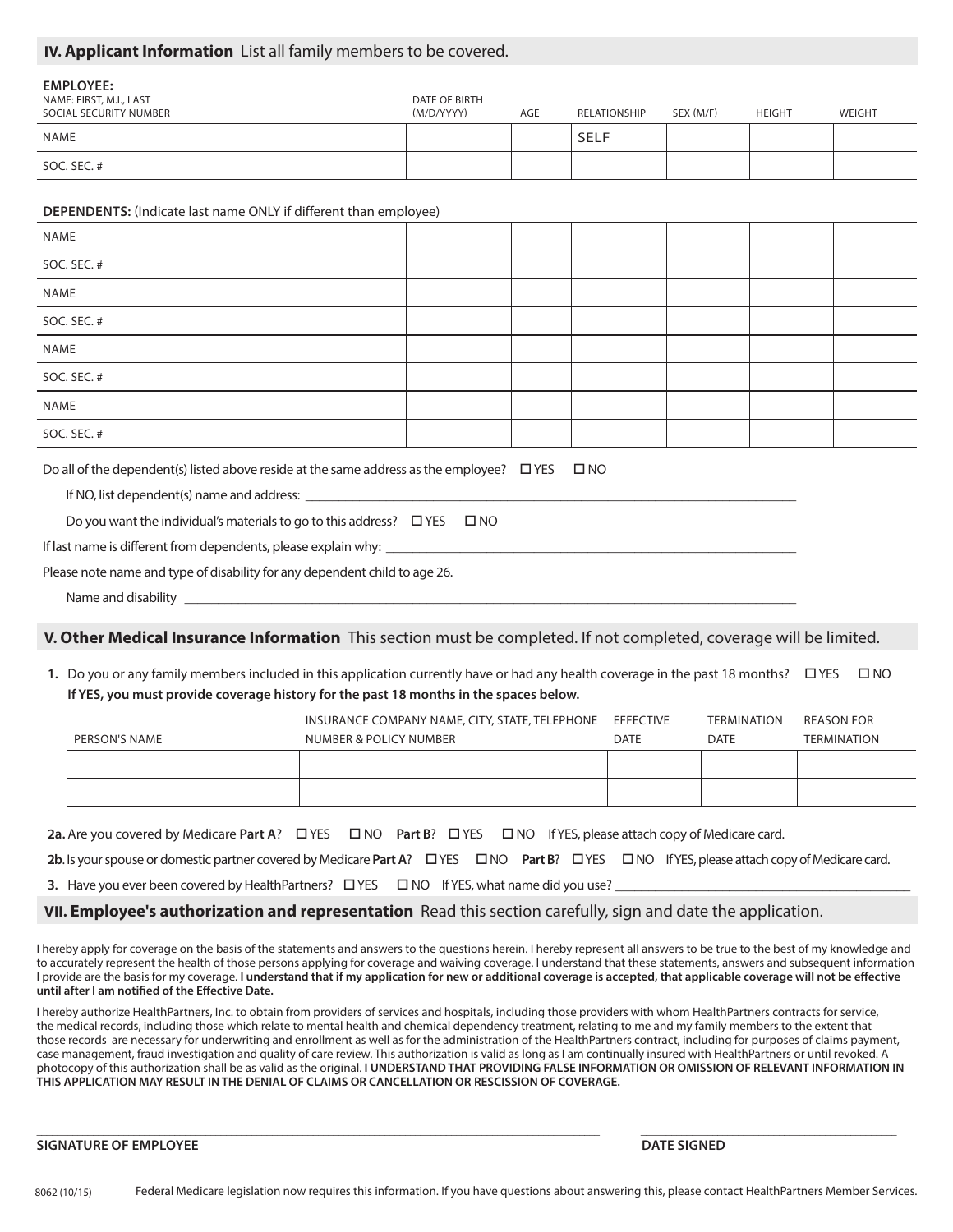### **IMPORTANT** Please read carefully

Information provided on this application is solely for the purpose of underwriting and administering the HealthPartners plan(s) offered through your employer. In order to protect your privacy, all personal information is on the inside pages, with employment information on the backside. Before submitting your application, fold the form in half and staple it at the top.

### **To enroll in a HealthPartners plan:**

- Complete the application by hand in ink. If you have an electronic PDF form, you can fill out the form on your computer with Adobe Reader and save or print the application as needed.
- Answer every question, providing complete information about yourself and family members you want to cover. If information is missing or incomplete, your enrollment may be delayed and/or your coverage may be limited.
- Please provide Social Security numbers to match your enrollment information to your assigned Member ID number for administrative purposes.

### **To add dependents to your current coverage:**

- Complete the application by hand in ink. If you have an electronic PDF form, you can fill out the form on your computer with Adobe Reader and save or print the application as needed.
- Provide information about the dependent only name, address (if different than yours), social security number and clinic selection (if enrolling in a HealthPartners Primary Clinic plan). Don't forget to complete the "Employee Information" section on the first page.

## **If you choose not to apply for coverage:**

- You only need to complete the "Employee Information" and "Waiver of Coverage" sections on the first page of this application.
- Be sure to indicate why you are not enrolling, and sign and date the "Waiver of Coverage" section.
- You can waive medical coverage and still apply for dental coverage if both are offered.
- If your employer offers a HealthPartners dental plan:
- On the first page, indicate whether you want single (you only), single+1 or family coverage. If you choose not to apply for coverage, please indicate that you are waiving coverage.
- You can waive dental coverage and still apply for medical coverage if both are offered.

## **To submit your application:**

- Please review all information for completeness and accuracy.
- Be sure to sign and date the application.
- Fold the completed form in half with Section I, "Employee Information," on the outside and staple it at the top.
- Submit the application to your employer or as instructed by your employer.



PO BOX 297 Minneapolis, MN 55440-0297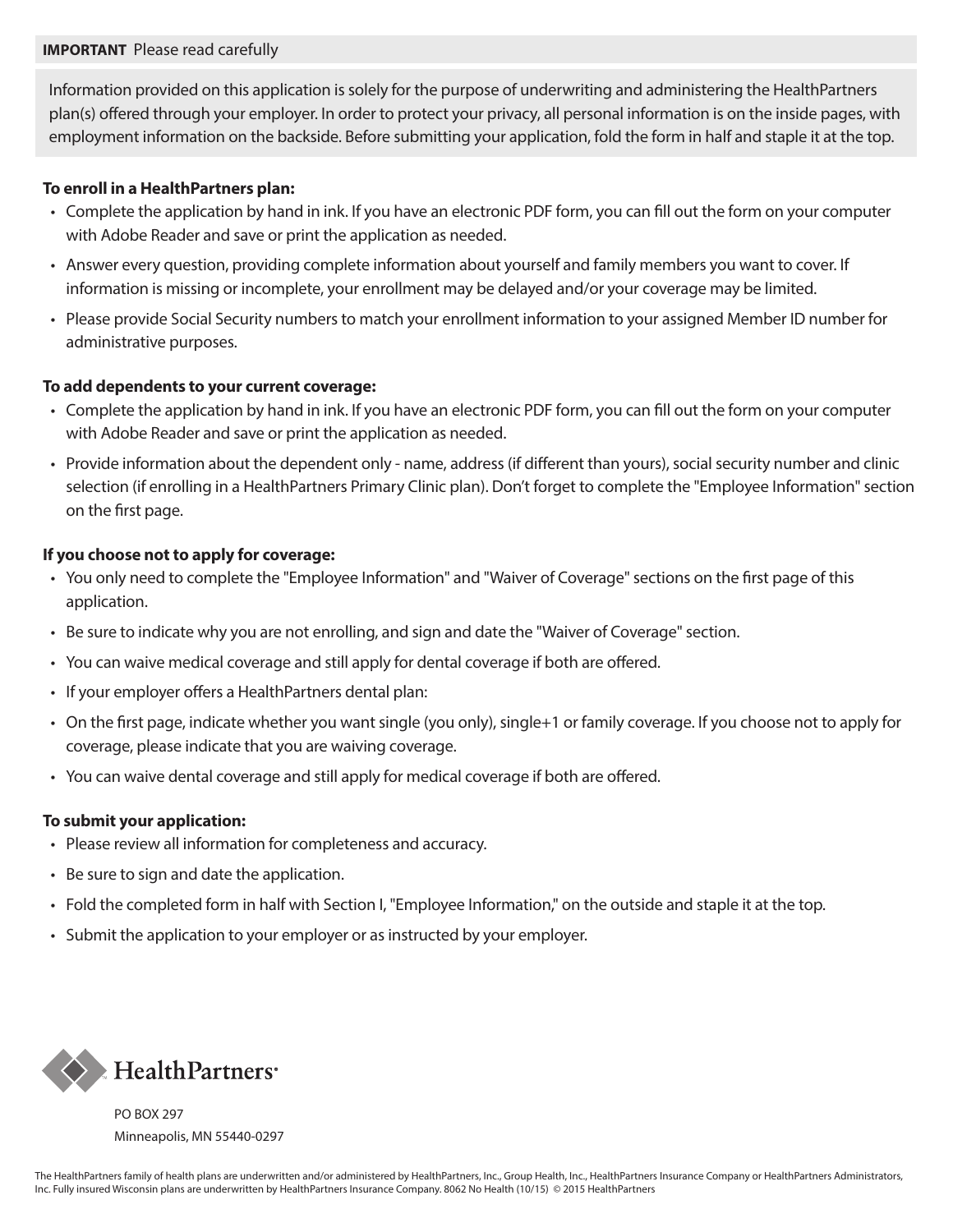

# **Statement of Nondiscrimination for Health Plan Members**

## **Our Responsibilities:**

We follow Federal civil rights laws. We do not discriminate on the basis of race, color, national origin, age, disability or sex. We do not exclude people or treat them differently because of their race, color, national origin, age, disability or sex, including gender identity.

- We help people with disabilities to communicate with us. This help is free. It includes:
	- Qualified sign language interpreters
	- Written information in other formats, such as large print, audio and accessible electronic formats
- We provide services for people who do not speak English or who are not comfortable speaking English. These services are free. They include:
	- Qualified interpreters
	- Information written in other languages

# **For Language or Communication Help:**

Call 1-800-883-2177 if you need language or other communication help. (TTY: 711)

# **If you have questions about our non-discrimination policy:**

Contact the Civil Rights Coordinator at 1-844-363-8732 or [integrityandcompliance@healthpartners.com](mailto:integrityandcompliance@healthpartners.com).

# **To File a Grievance:**

If you believe that we have not provided these services or have discriminated against you because of your race, color, national origin, age, disability or sex, you can file a grievance by contacting the Civil Rights Coordinator at 1-844-363-8732, [integrityandcompliance@healthpartners.com](mailto:integrityandcompliance@healthpartners.com) or Civil Rights Coordinator, Office of Integrity and Compliance, MS 21103K, 8170 33rd Ave S., Bloomington, MN 55425.

You can also file a civil rights complaint with the U.S. Department of Health and Human Services, Office for Civil Rights, electronically through the Office for Civil Rights Complaint Portal, available at [https://ocrportal.hhs.gov/ocr/](https://ocrportal.hhs.gov/ocr/portal/lobby.jsf) [portal/lobby.jsf,](https://ocrportal.hhs.gov/ocr/portal/lobby.jsf) or by mail or phone at:

U.S. Department of Health and Human Services Room 509F, HHH Building 200 Independence Avenue SW Washington, DC 20201 1-800-368-1019, 800-537-7697 (TDD)

| ATENCIÓN: si habla español, tiene a su disposición servicios gratuitos de asistencia<br>lingüística. Llame al 1-800-883-2177. (TTY: 711)                    |
|-------------------------------------------------------------------------------------------------------------------------------------------------------------|
| LUS CEEV: Yog tias koj hais lus Hmoob, cov kev pab txog lus, muaj kev pab dawb rau<br>koj. Hu rau 1-800-883-2177. (TTY: 711)                                |
| CHÚ Ý: Nếu bạn nói Tiếng Việt, có các dịch vụ hỗ trợ ngôn ngữ miễn phí dành cho bạn.<br>Goi số 1-800-883-2177. (TTY: 711)                                   |
| 注意:如果您使用繁體中文,您可以免費獲得語言援助服務。請致電 1-800-883-2177.<br>(TTY: 711)                                                                                                |
| ВНИМАНИЕ: Если вы говорите на русском языке, то вам доступны бесплатные<br>услуги перевода. Звоните 1-800-883-2177. (телетайп: 711)                         |
| OGAYSIIS: Haddii aad ku hadasho afka soomaaliga, Waxaa kuu diyaar ah caawimaad<br>xagga luqadda ah oo bilaash ah. Fadlan soo wac 1-800-883-2177. (TTY: 711) |
|                                                                                                                                                             |